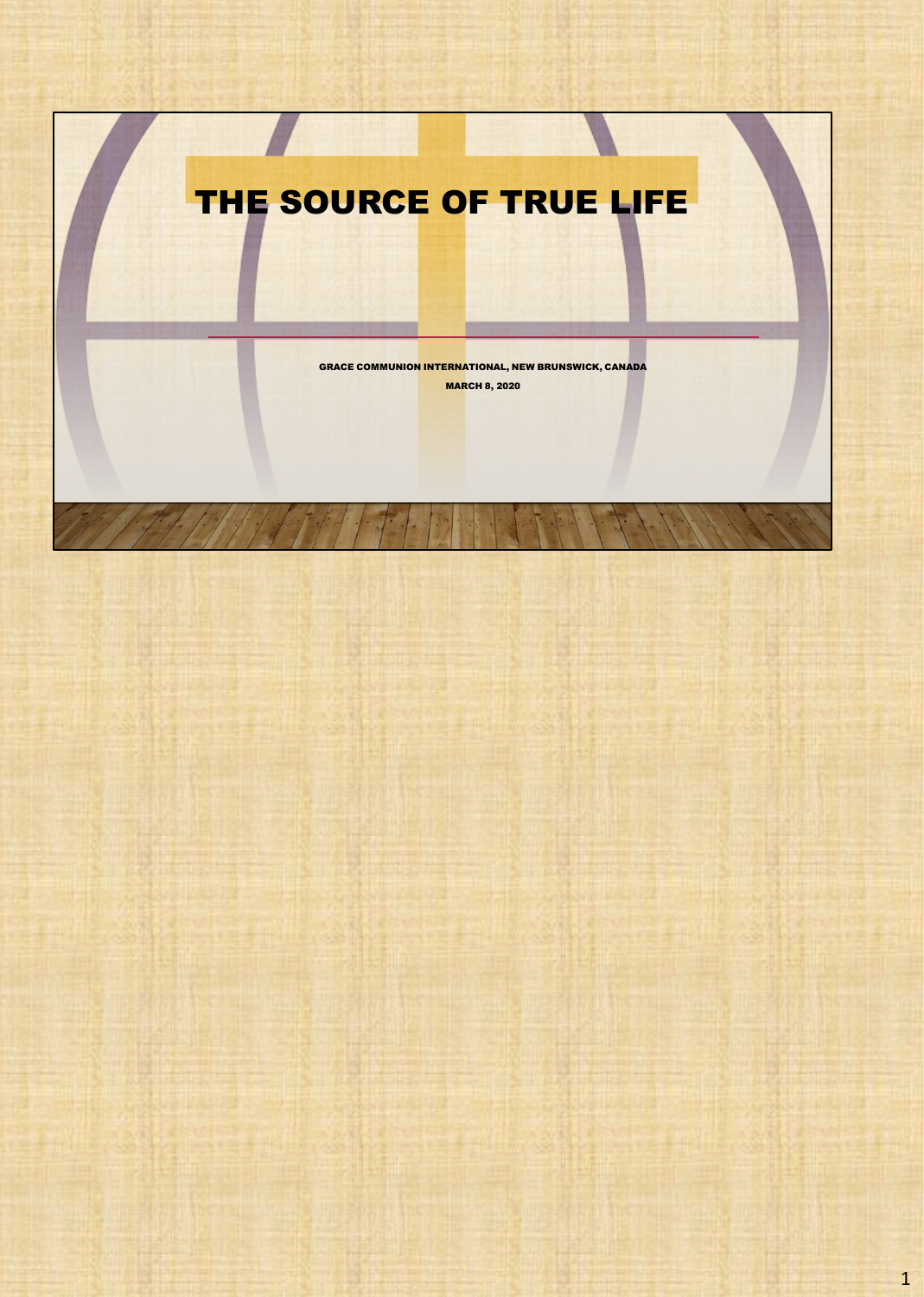#### SCRIPTURE READING JOHN 3:1-15 (ESV)

"1 ¶ Now there was a man of the Pharisees named Nicodemus, a ruler of the Jews.

THE SOURCE OF TRUE LIFE

2 This man came to Jesus by night and said to him, "Rabbi, we know that you are a teacher come from God, for no one can do these signs that you do unless God is with him."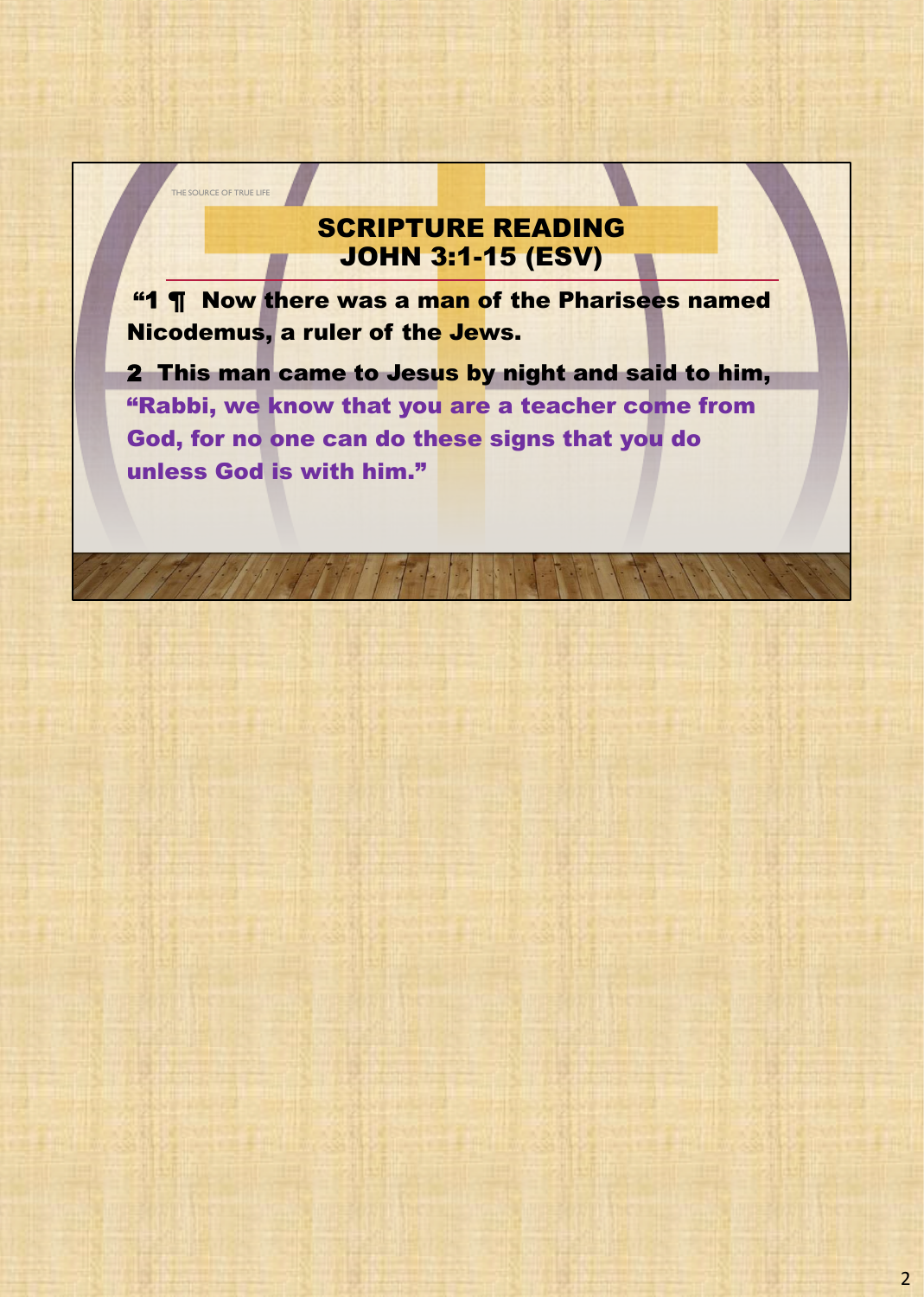3 Jesus answered him, "Truly, truly, I say to you, unless one is born again he cannot see the kingdom of God."

THE SOURCE OF TRUE LIFE

4 Nicodemus said to him, "How can a man be born when he is old? Can he enter a second time into his mother's womb and be born?"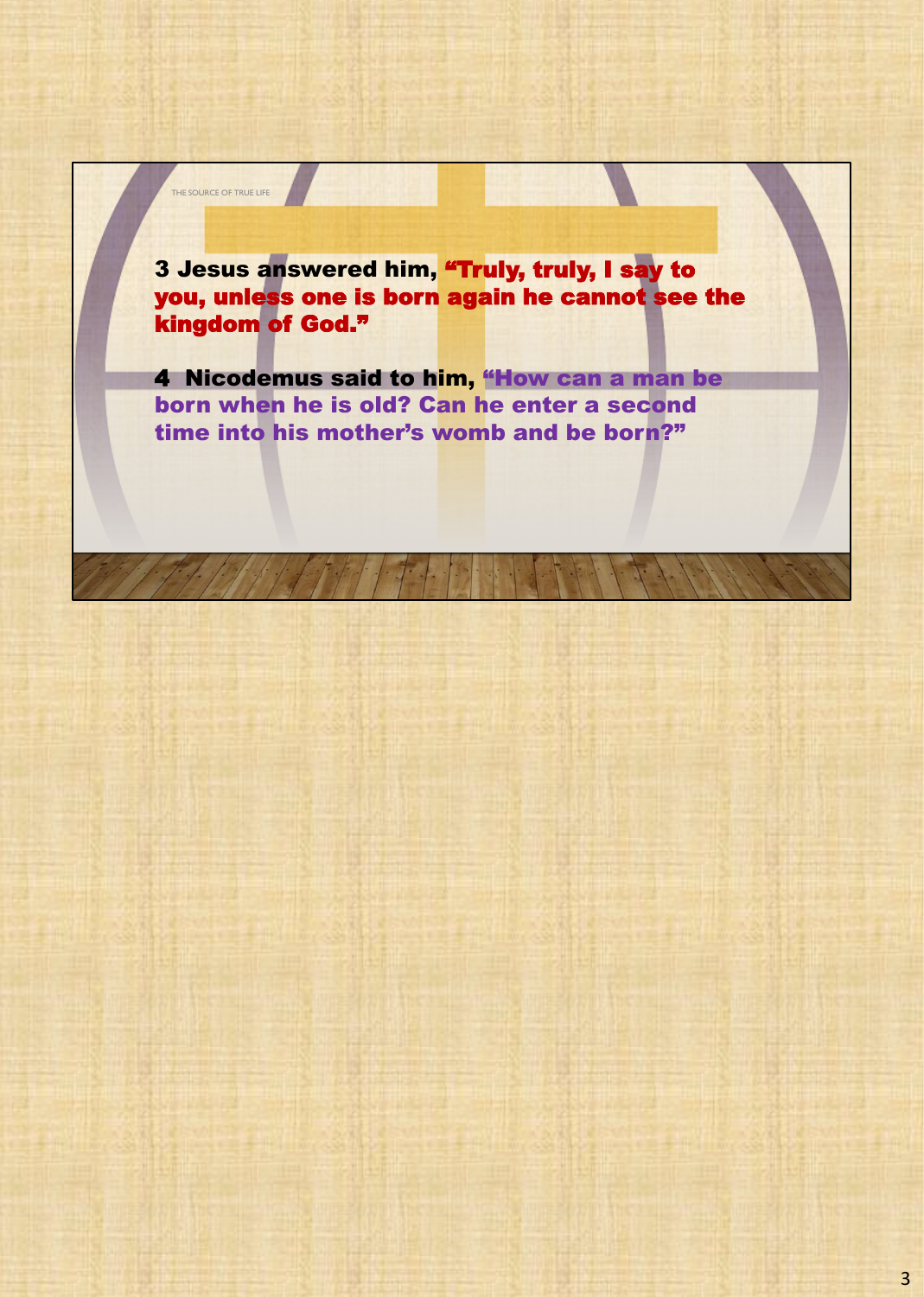5 Jesus answered, "Truly, truly, I say to you, unless one is born of water and the Spirit, he cannot enter the kingdom of God.

THE SOURCE OF TRUE LIFE

6 That which is born of the flesh is flesh, and that which is born of the Spirit is spirit.

7 Do not marvel that I said to you, 'You must be born again.'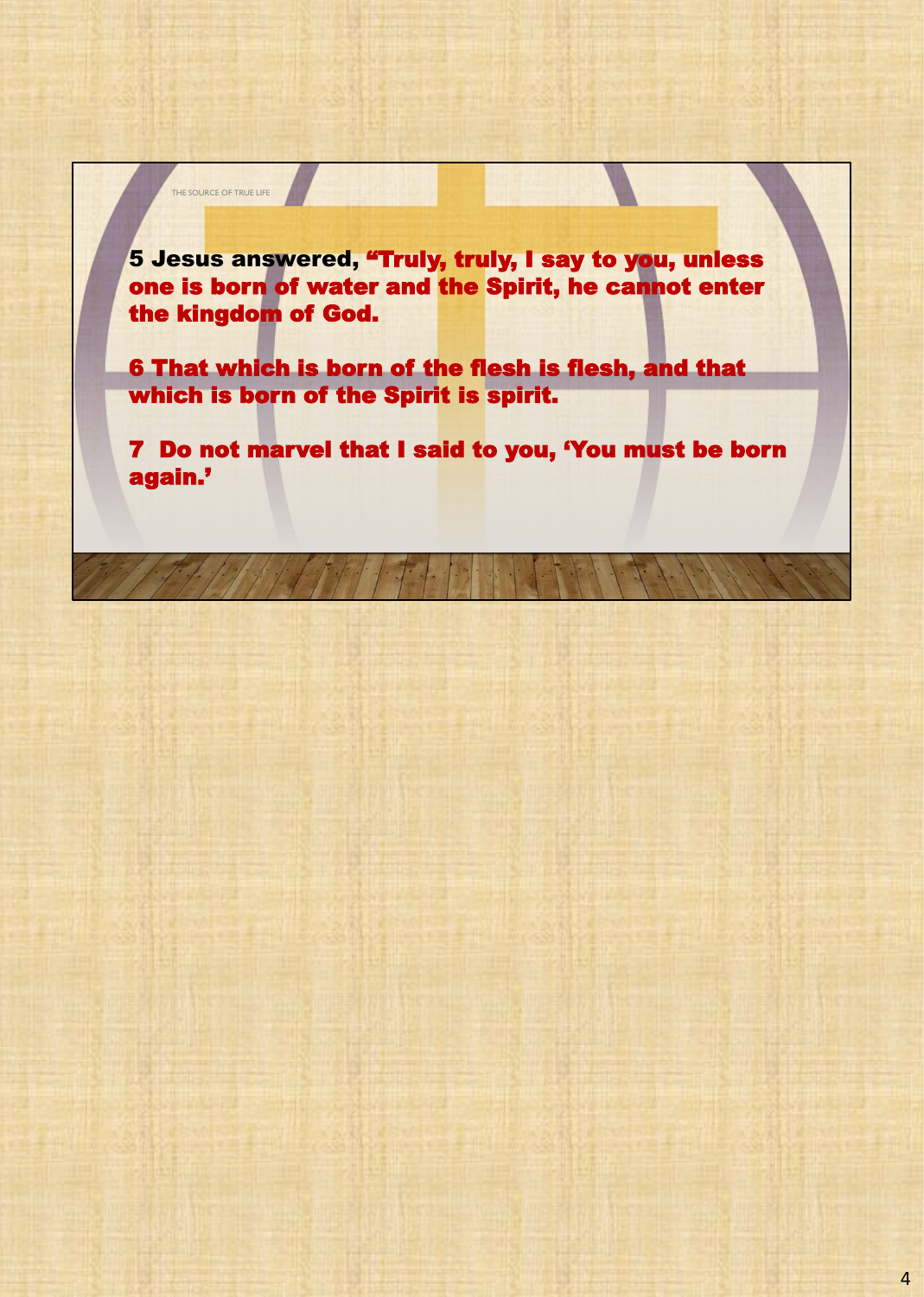8 The wind blows where it wishes, and you hear its sound, but you do not know where it comes from or where it goes. So it is with everyone who is born of the Spirit."

THE SOURCE OF TRUE LIFE

...

9 Nicodemus said to him, "How can these things be?"

10 Jesus answered him, "Are you the teacher of Israel and yet you do not understand these things?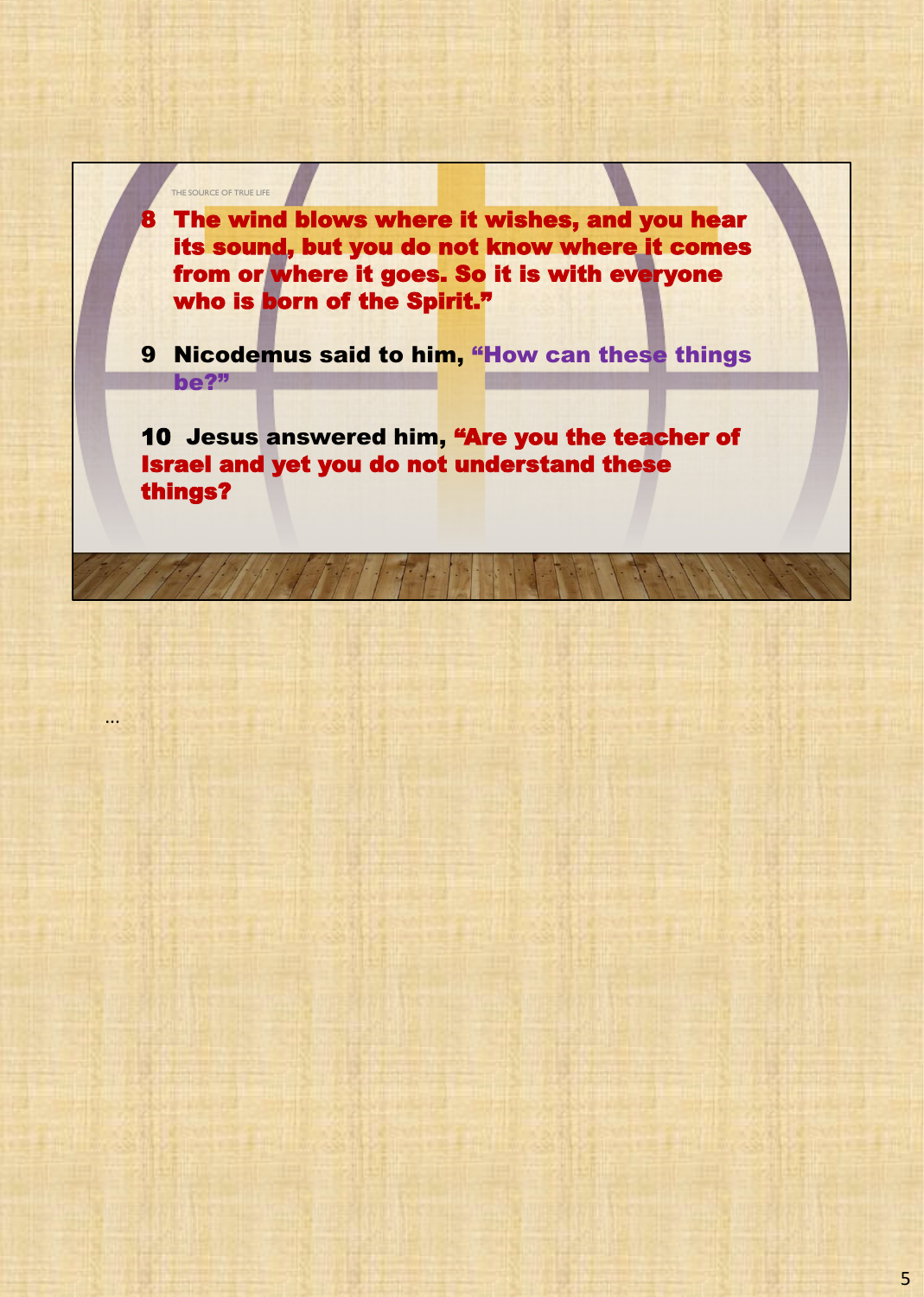11Truly, truly, I say to you, we speak of what we know, and bear witness to what we have seen, but you do not receive our testimony.

THE SOURCE OF TRUE LIFE

12 If I have told you earthly things and you do not believe, how can you believe if I tell you heavenly things?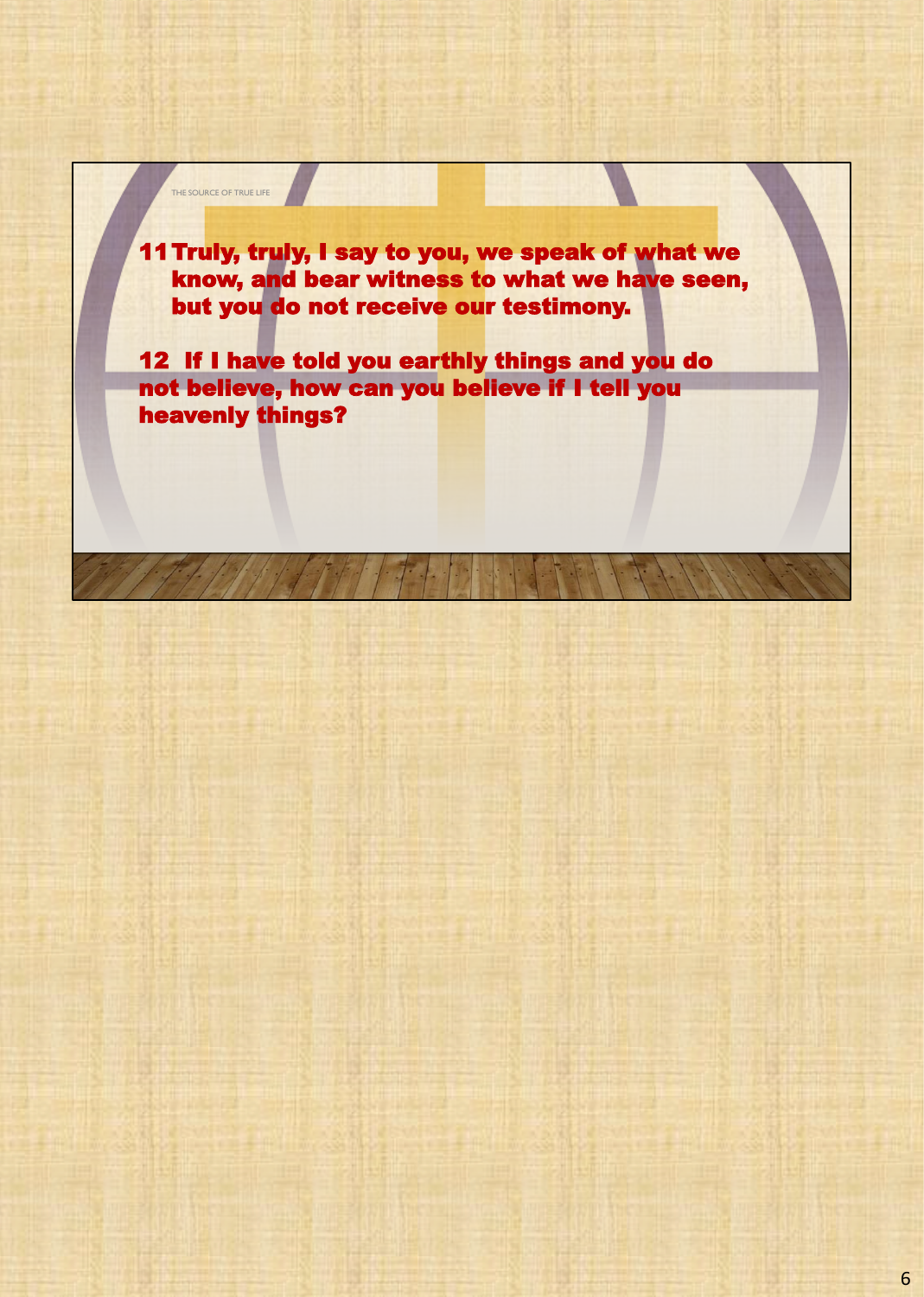13No one has ascended into heaven except he who descended from heaven, the Son of Man."

THE SOURCE OF TRUE LIFE

14And as Moses lifted up the serpent in the wilderness, so must the Son of Man be lifted up,

15 that whoever believes in him may have eternal life.

""For God so loved the world, that he gave his only Son, that whoever believes in him should not perish but have eternal life." (Joh 3:1-15 ESV)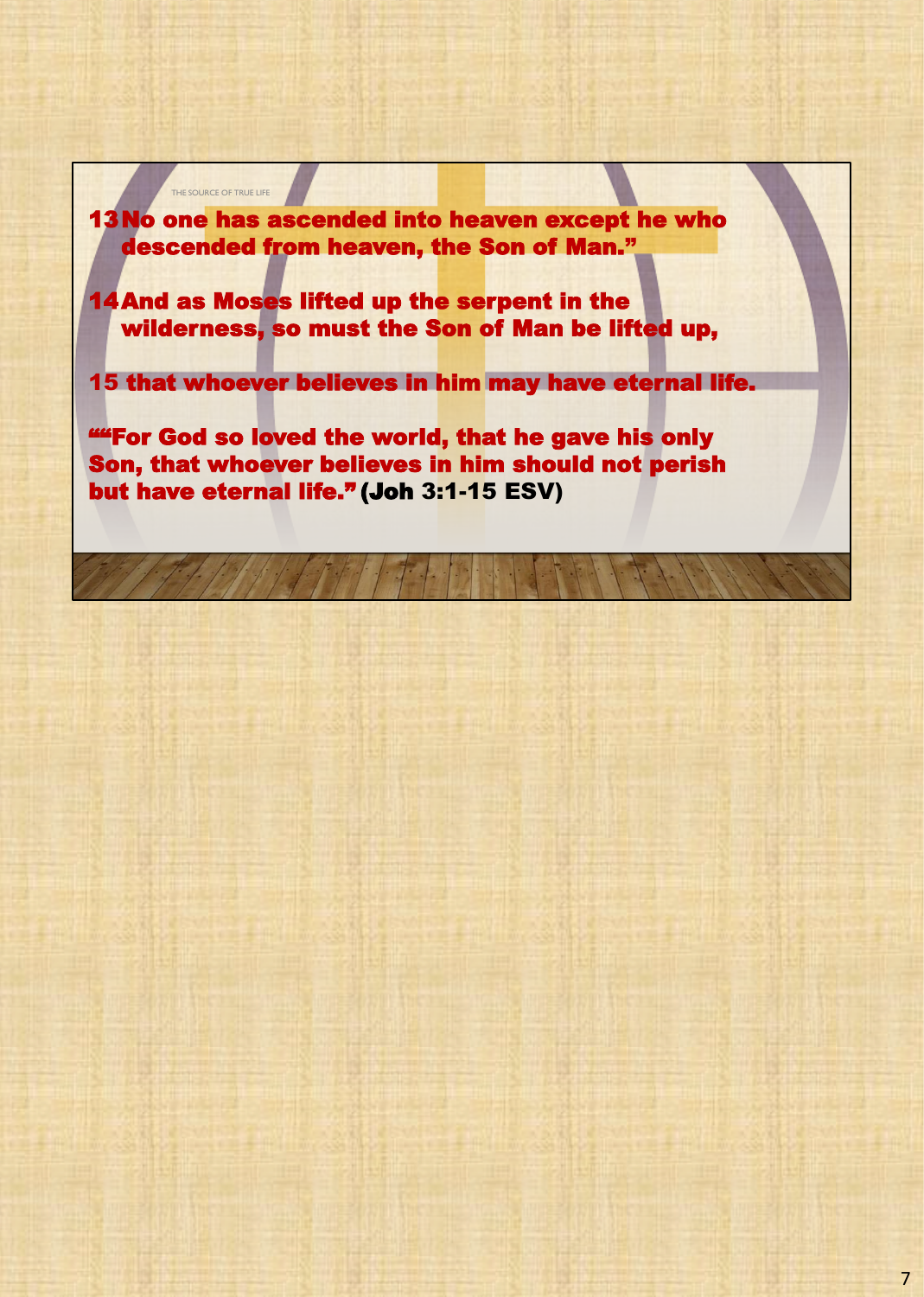

This passage of Scripture is well-known by most Christians who regularly read their Bibles and who regularly really worship with other Christians.

In my earlier years as a Christian, like Nicodemus I did not understand what Jesus was saying. I read this passage with preconceived ideas. I could not understand the tremendous and magnificent blessing that Jesus was talking about to Nicodemus.

The blessing spoken about by Jesus to Nicodemus has eternal consequences.

.

During today's sermon, we are going to probe a little deeper into the conversation between Jesus and Nicodemus.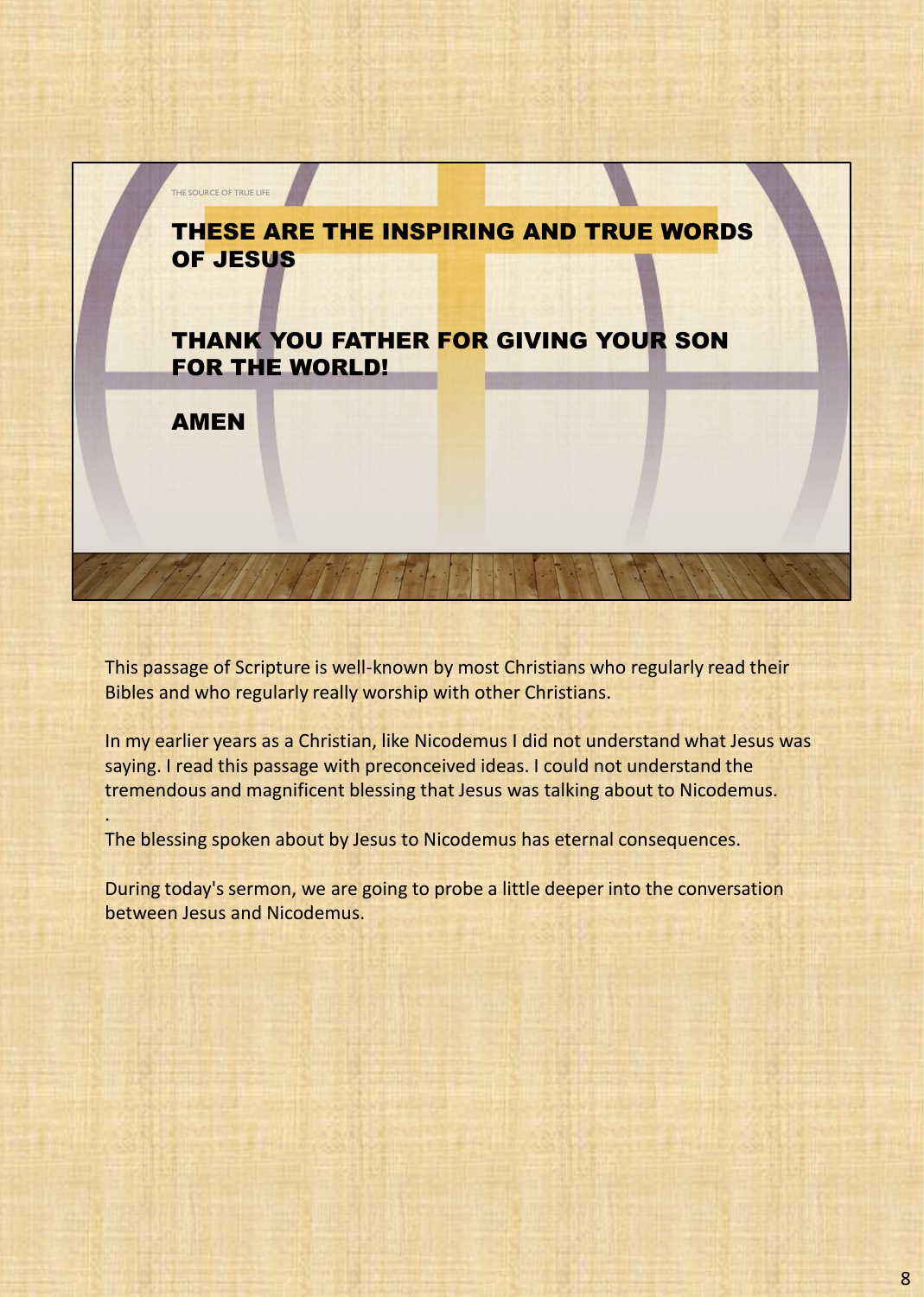

Nicodemus was a Pharisee and a member of the Sanhedrin, Jewish religious and ruling council. He came to Jesus by night. In the Gospel of John, darkness is symbolic of living apart from God.

Nicodemus knew the Old Testament very well. He was a very well-respected man in society.

If we were to think of him in modern thinking, we would probably say that he had a doctorate in theology.

He was a teacher of the law. Jesus refers to him in verse 10 not as **"a teacher"** but as **"the teacher of Israel".** 

We again see his name in John 7:50 where he stood up and defended Jesus when his colleagues the Pharisees accused officers who had gone to spy on Jesus as being gullible, naïve and incredulous.

In John 19, we again see his name as he helped Joseph of Arimathea take down the body of Jesus. He brought about 75 pounds of myrrh and aloes to embalm Jesus.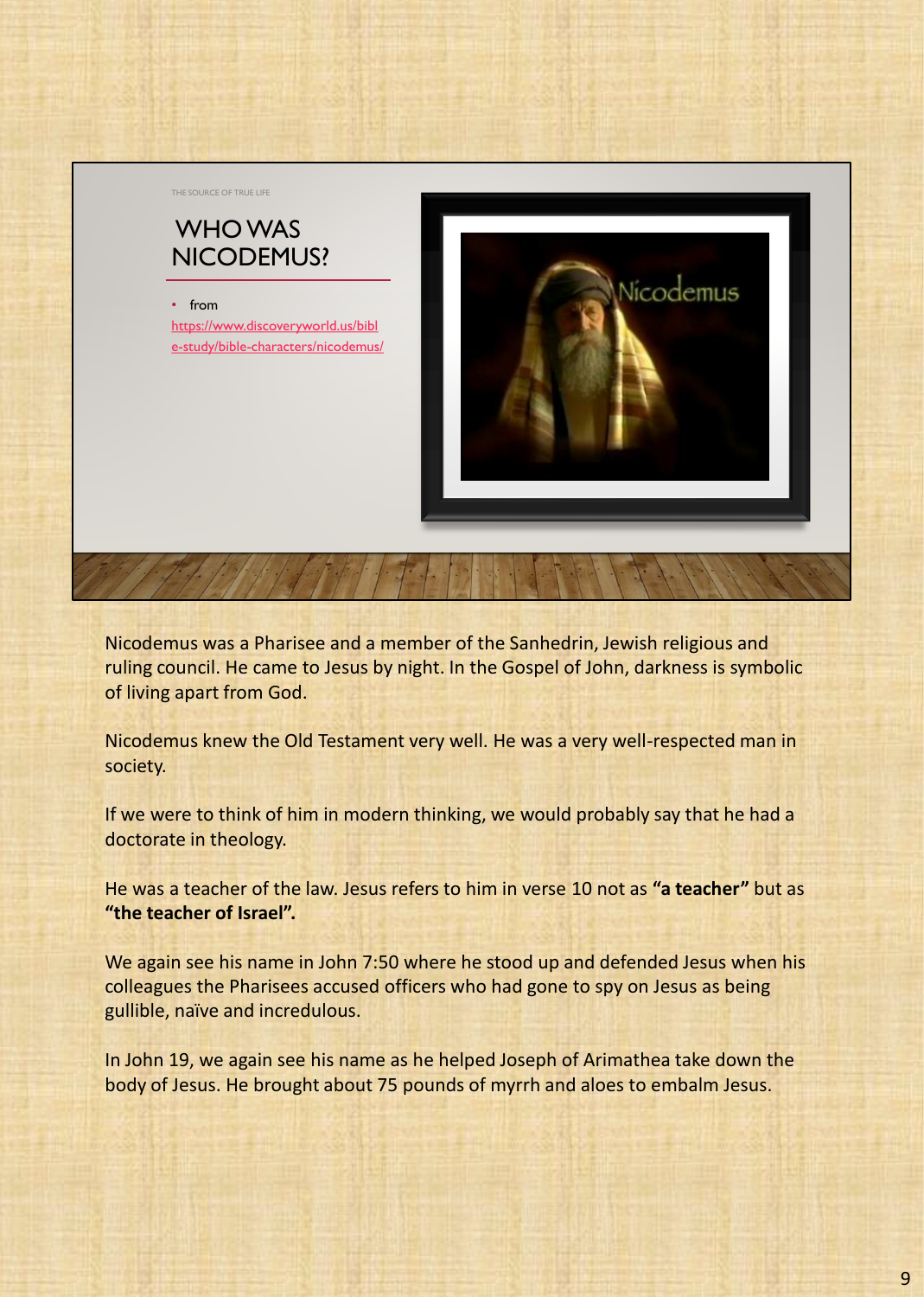

Nicodemus is very respectful towards Jesus. He acknowledges that he is a teacher come from God.

He called him a Rabbi. He also acknowledges that Jesus is a teacher.

He acknowledges that Jesus is special and that God must be working in his life because no one could do the signs that Jesus did without coming from God.

The apostle John reports a continuation in the conversation where Jesus tells Nicodemus that to see the kingdom of God, a person must be born again.

Nicodemus heard the word but he did not understand what Jesus was speaking about. Maybe Nicodemus understood later but at that time, he simply did not understand Jesus.

There are many words that I do not understand unless I look them up.

One such word is "**Paleomagnetism**". It means, "Paleomagnetism (or palaeomagnetism in the United Kingdom) is the study of the record of the Earth's magnetic field in rocks, sediment, or archeological materials" (from bing.com/search).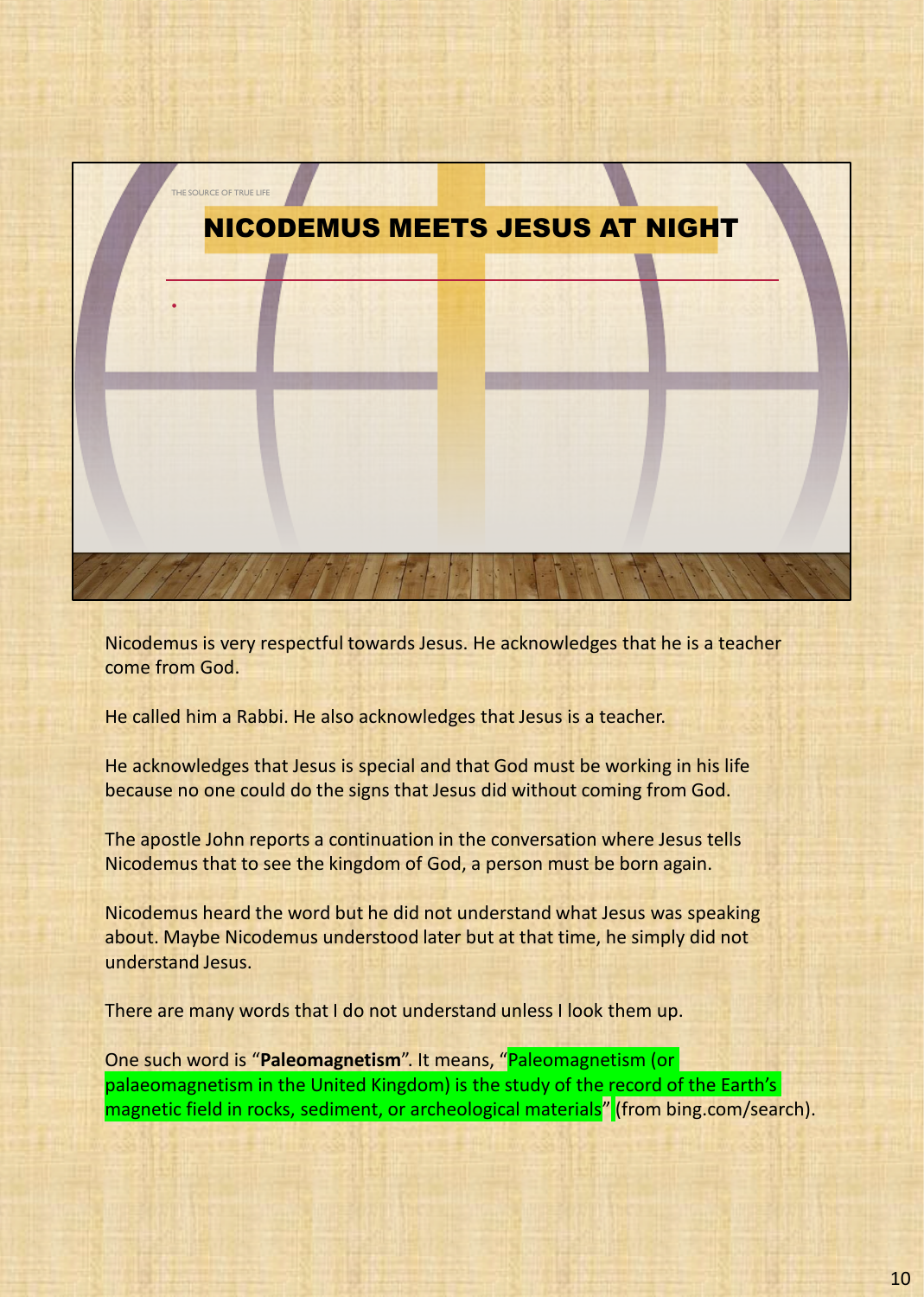I can find complicated words in the dictionary and I can somewhat understand their meaning.

There are certain things that we cannot understand from a simple dictionary. They can only be understood by revelation from God.

Such words are **"born again".**

Why is it so important?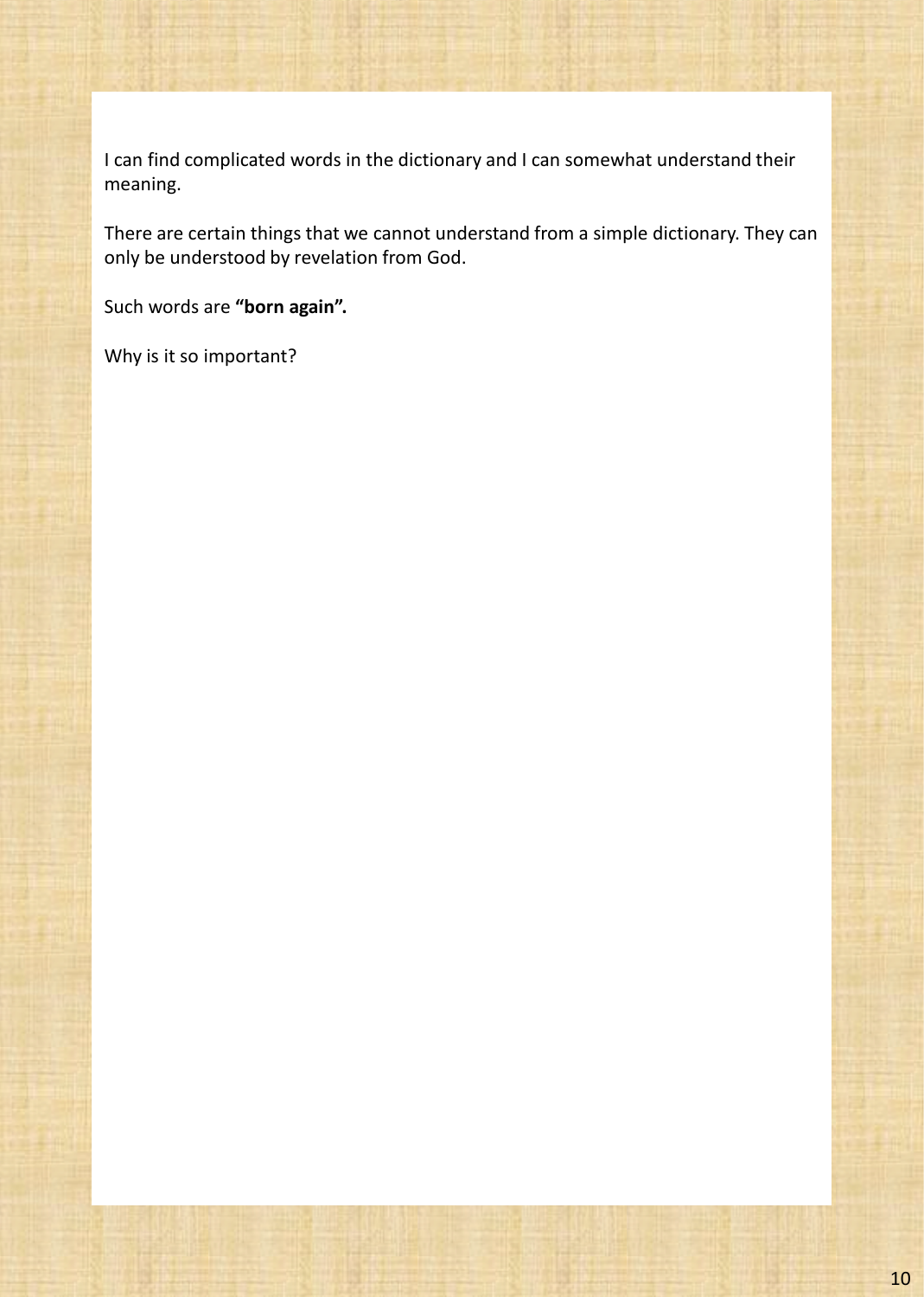#### WHY IS NEW BIRTH SO IMPORTANT?

THE SOURCE OF TRUE LIFE

As Augustine once taught, the problem with humanity is not that we sin, but that we are in a state of sin that needs a comprehensive solution. Nicodemus, then, and everyone in Jerusalem (2:23)—as well as everyone in the world (2:25) lives with this infirmity.

• Burge, Gary M.. John (The NIV Application Commentary Book 4) . Zondervan. Kindle Edition.

All of humanity has physical life because Jesus sustains it. However, physical life is tainted by sin. Unless we look to Jesus to give us eternal life, we cannot have life beyond this life. Without Jesus intervening for us, we are fallen and captive to sin. The consequence is death.

The only one who can give us a new life is Jesus. Nicodemus did not understand this truth.

At that time, the Pharisees and the Jewish people thought that we humans could get right with God through keeping the law. We understand now that the only way to qualify for the kingdom of God is for Jesus to qualify us.

Jesus meets Nicodemus, the teacher of Israel, and tells him how to enter the kingdom.

Nicodemus strongly believes what he believes. At that time, it could not enter the horizon of his thinking that a new spiritual birth was needed.

Nicodemus came to Jesus with the preconceived ideas about with the kingdom of God was.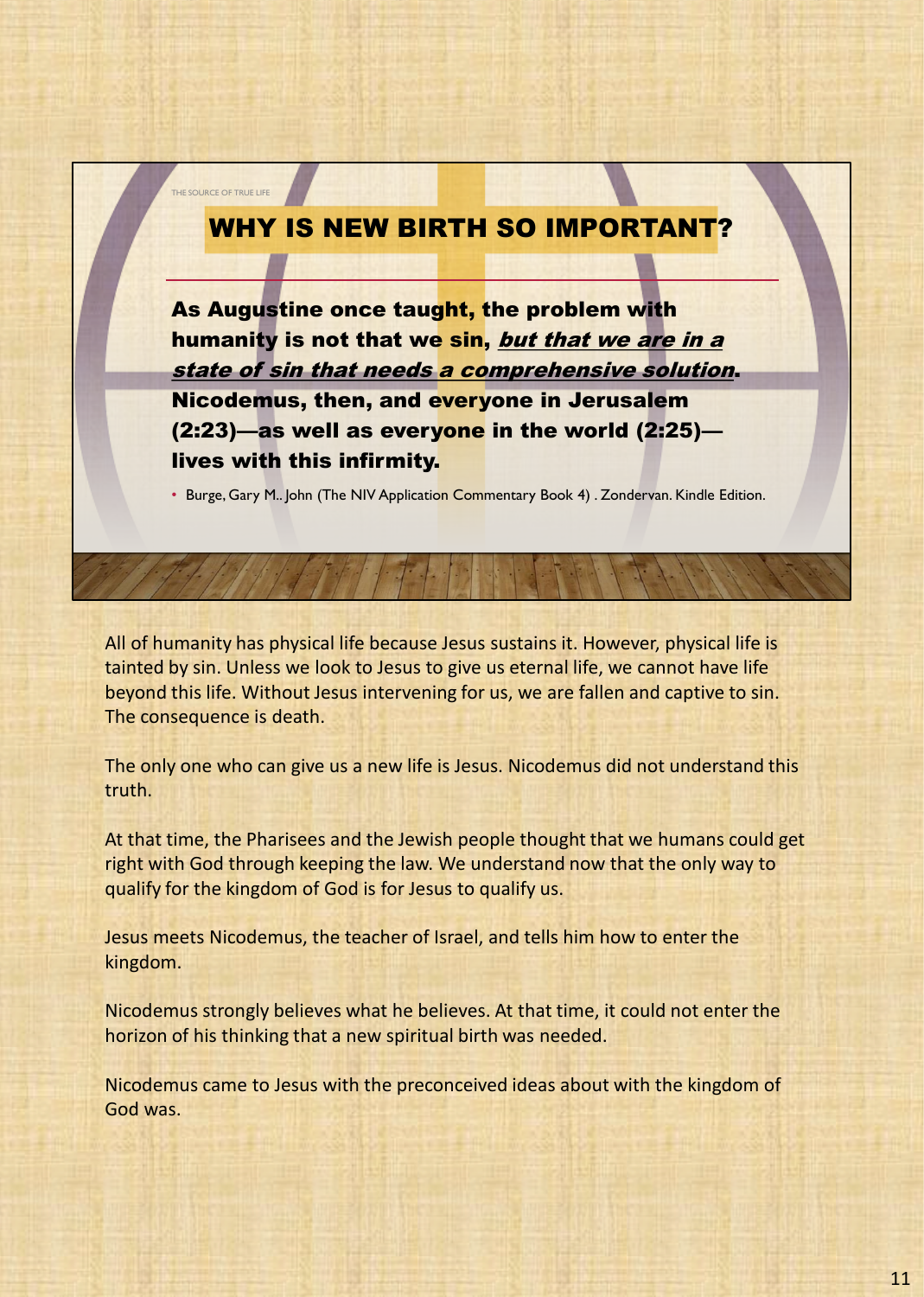He came to Jesus with preconceived ideas of who God is. He understood that God is one but he did not understand that in the oneness of God, there are three distinct persons – Father, Son and Holy Spirit.

The concept of the new birth was completely foreign to Nicodemus like it is still today for most of the world.

We need to remember that Nicodemus was an expert of the old testament. Jesus connects with him by referring to what he knows – Old Testament Scriptures.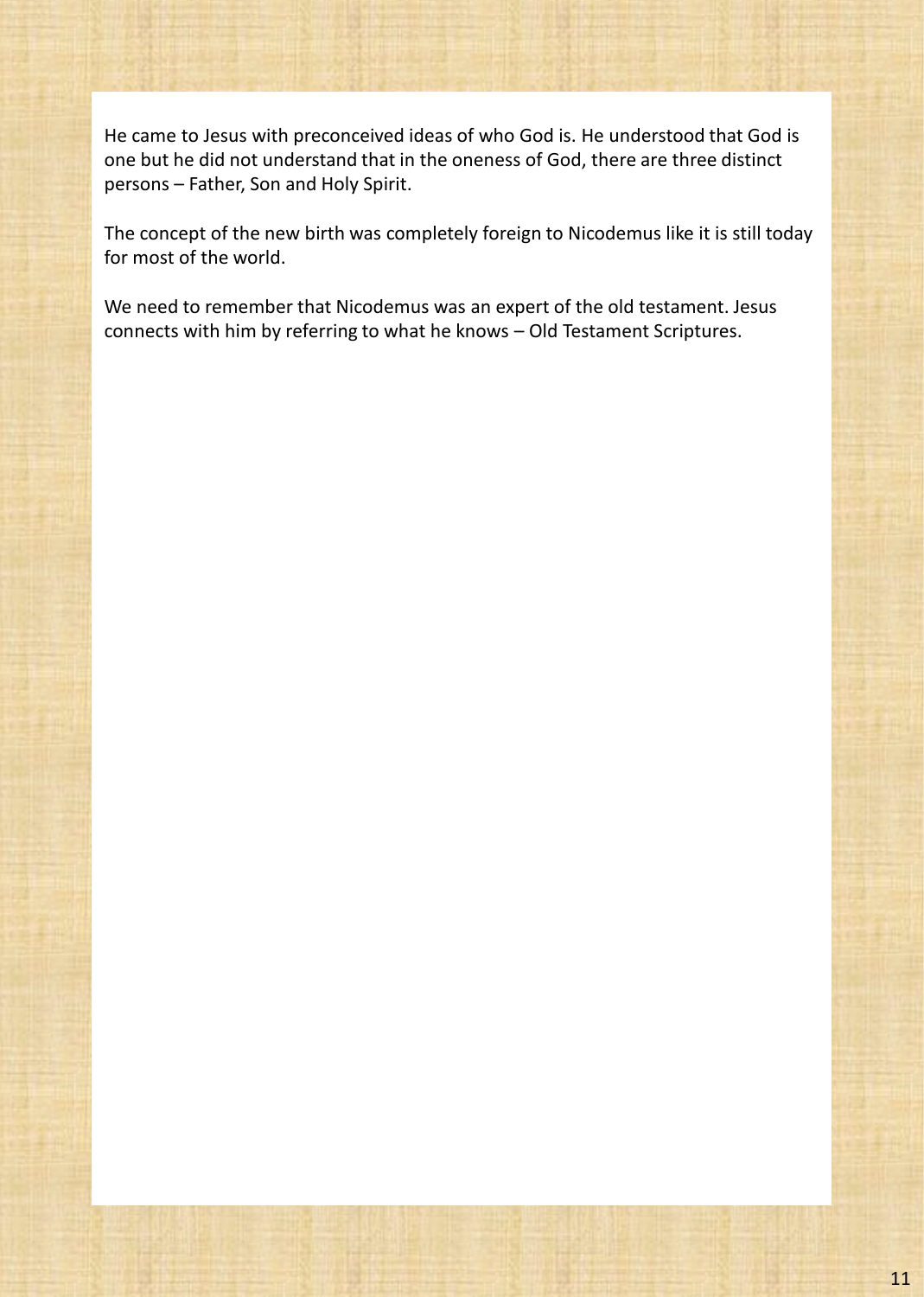

27 And I will put my Spirit within you, and cause you to walk in my statutes and be careful to obey my rules." (Eze 36:25-27 ESV)

To enter the kingdom of God, we need a new heart and a new life. We need to receive a new spirit, God the Holy Spirit. He can only be given to us by God the Father through faith in Jesus. There is no other way.

The good news is that we actually enter the kingdom of God when we received this new life from Jesus. As we read in other places in the Bible, he becomes our life because he is "The Life".

Receiving the Holy Spirit means that we have the mind of Christ living inside us. This is the new life that we receive from God. We are to accept, receive and put on this new self. It is all a gift of God.

Nicodemus had never heard of such a miracle.

Jesus was beginning to reveal to Nicodemus, to a Pharisee, an elite in Israel, that he was the fulfilment of the prophets and of the law.

**Jesus did not come to make good people better or to make bad people good. He came to give people a new life.**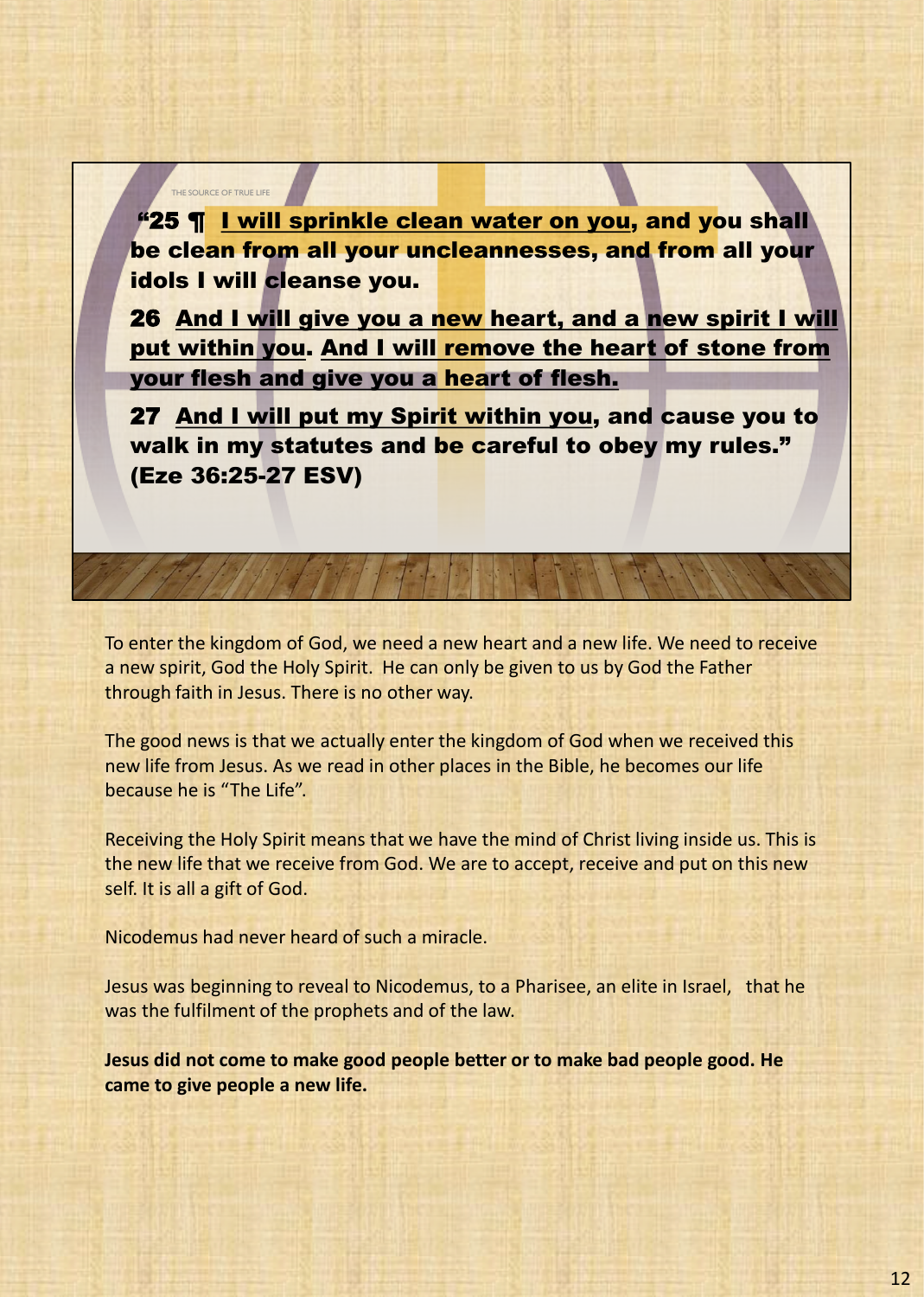These are heavenly revelation that can only be revealed by Jesus. We cannot understand these things by our earthly wisdom and discernment.

Jesus is very emphatic about the need for this new birth.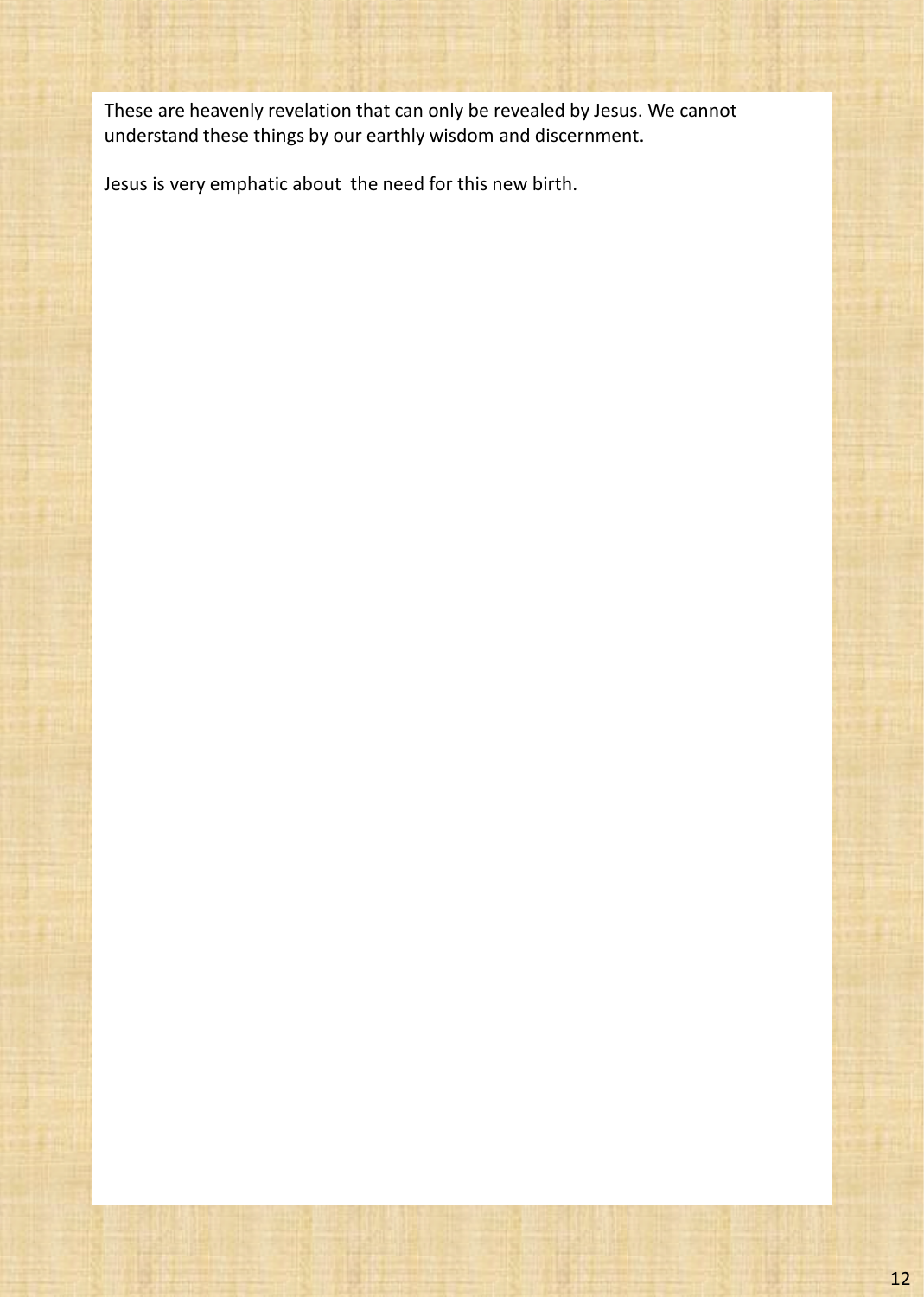### [Jesus said,] "So don't be surprised when I say, 'You must be born again.""

- John 3:7 NLT -

It is important to realize that being born again is not an intellectual exercise. It is a divine activity.

I was reading a story lately about someone who had gone to Jerusalem visiting holy sites. This author, Gary Burge, said one of the guides knew more about Jesus and the history of the holy land more than most pastors.

When asked why he had not become a believer in Jesus and why he had not become a Christ follower. His response was that he did not want to leave the Jewish religion. He understood intellectually and probably he lived a good life physically speaking but he was not ready to receive the new life given by Jesus. Consequently, he was still living in the flesh, thinking that his religion was good enough to be in relationship with Jesus. He did not understand yet the need to be born again, the need of the life that only Jesus can give. He had not yet understood what it meant to be united to Christ and to be in Jesus. Apart from a receiving his new life, we remain dead in our sins.

It is evident that biblical knowledge, being religious does not necessarily mean that one is being born again.

Unless one has faith in Jesus and accepts the gift of grace, what Jesus is saying is that

From https://w eartlight.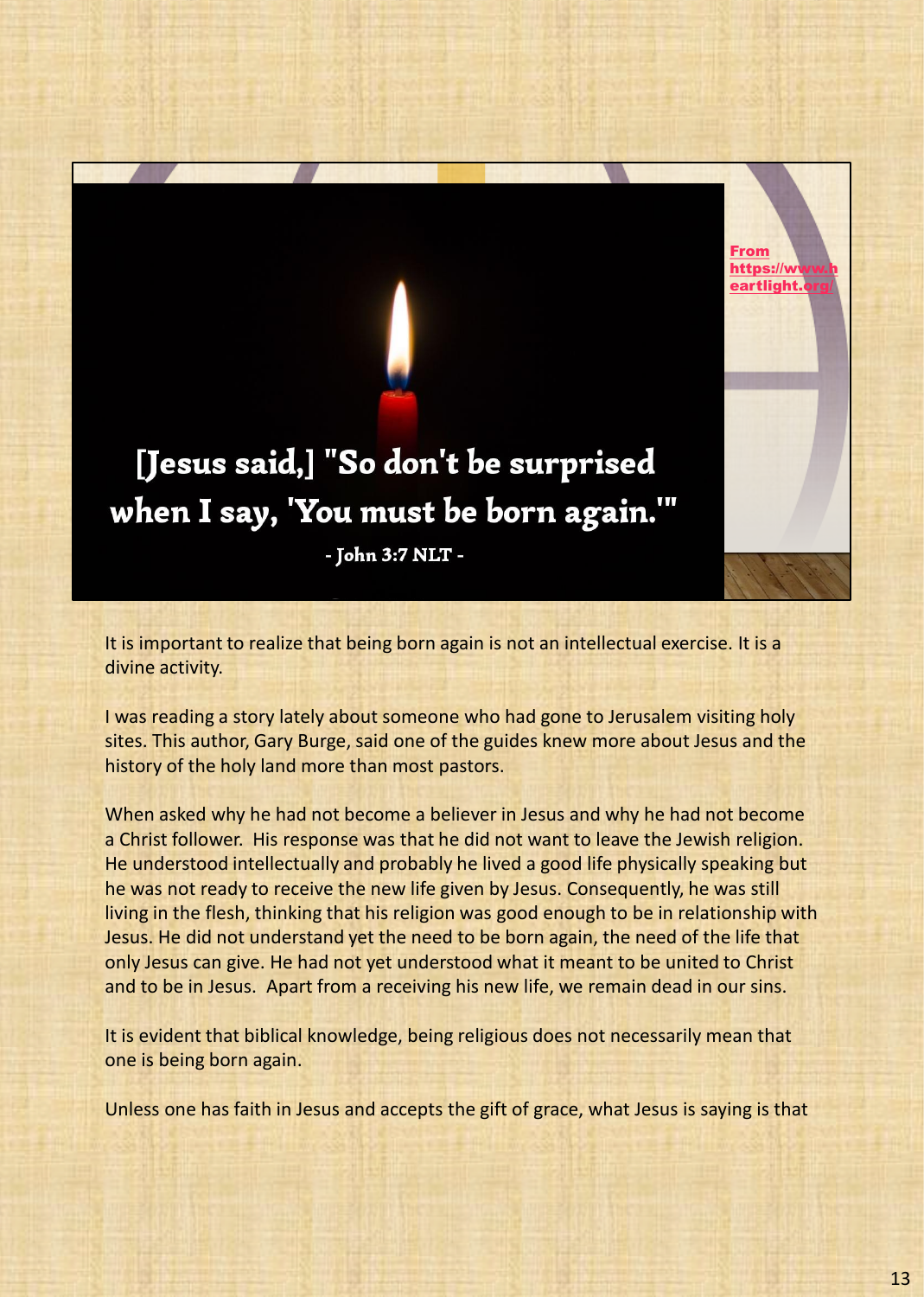one is not born again. There is no other way to have eternal life other than Jesus Christ. This is important to realize.

**Jesus is clear that no one had ascended to heaven apart from him. He has descended from heaven to come to earth to become a man while still being God.**

Jesus reminded Nicodemus of the fact that being born again is a miracle. He gave the following example.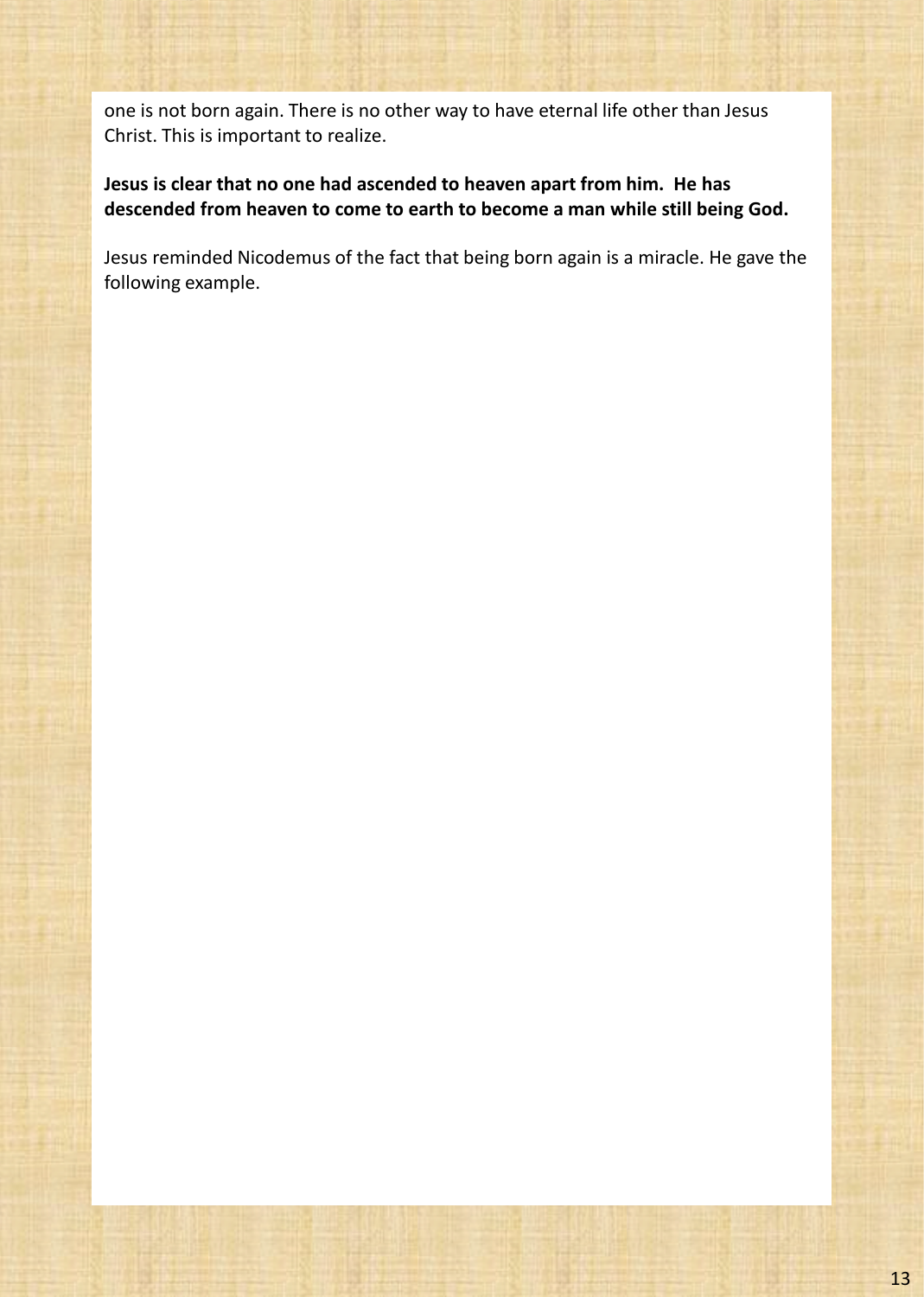"7 And the people came to Moses and said, "We have sinned, for we have spoken against the LORD and against you. Pray to the LORD, that he take away the serpents from us." So Moses prayed for the people. 8 And the LORD said to Moses, "Make a fiery serpent and set it on a pole, and everyone who is bitten, when he sees it, shall live." 9 So Moses made a bronze serpent and set it on a pole. And if a serpent bit anyone, he would look at the bronze serpent and live." (Nu 21:7-9 ESV)



What happened to the Israelites was a miracle. The people had spoken against God and against Moses. They grumbled and murmured. They said that they were brought out of Egypt to die in the wilderness. They complained that there was no food and no water. They complained about the manna which they called worthless food. Consequently, God sent fiery serpents among the people. They bit the people. Many died.

Moses prayed to God to put an end to this plague. God told him something very unusual. According to God's instructions, Moses made a fiery serpent from bronze and put it on a pole.

People were to lift up their eyes to this pole. When they saw the serpent, they were instantly healed from the poison telling them. These Scriptures were prophecies of the coming and the sacrifice of Jesus on the cross.

Jesus was **lifted up on the cross** where he became sin for us. After the resurrection, he was **lifted up** to heaven to sit at God's throne as the perfect man representing all of us. The man Jesus is our high priest and the only mediator between God and man. Being a member of the Trinity, being God, he receives us. Being the Son of Man, the perfect man in heaven, he represents all of us.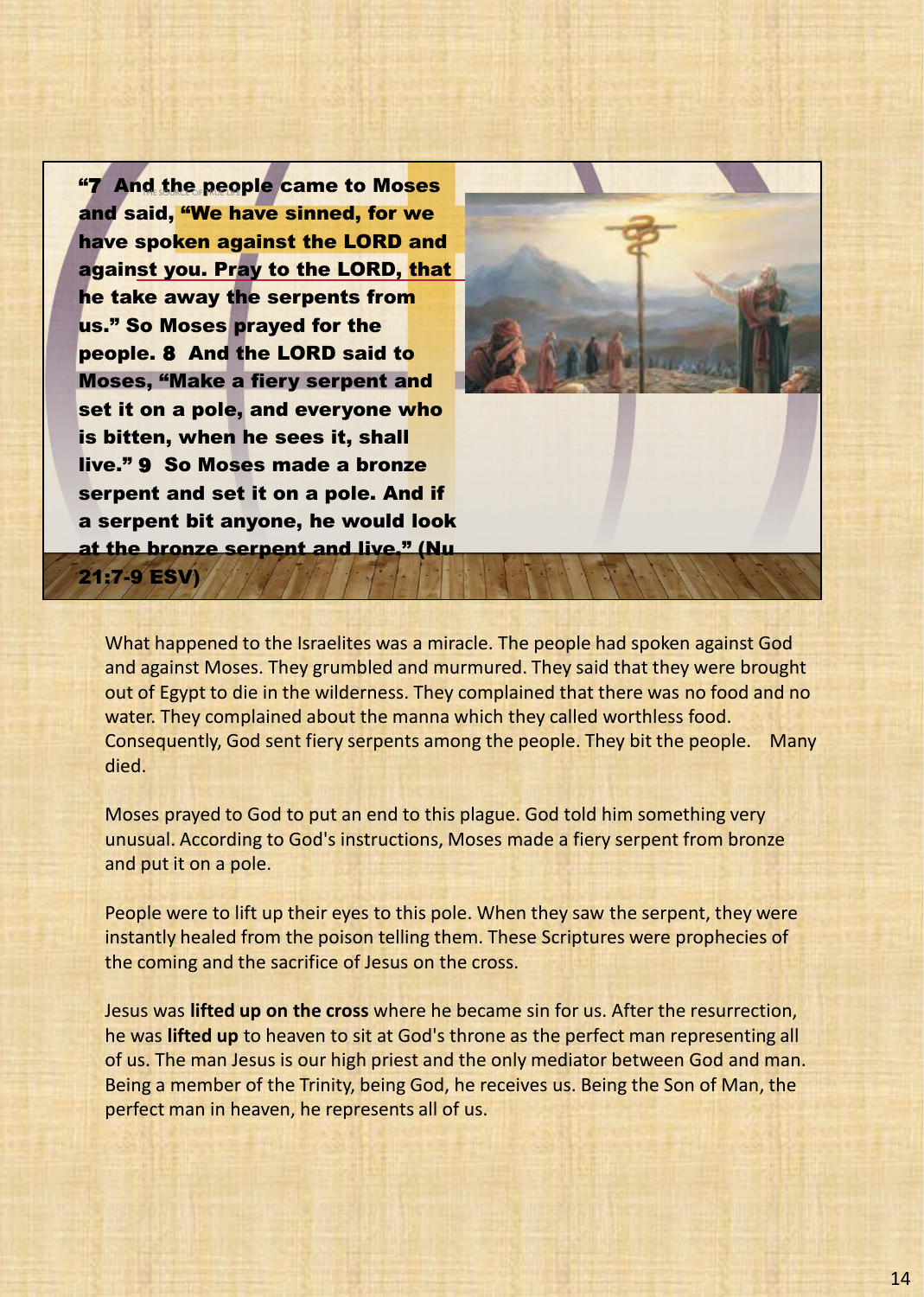Being born again is a miracle and a gift of grace from God given to us through faith.

The Israelites had sinned against God. That is why they were bitten by venomous snakes.

Miracles, we can say, are mysterious. We cannot fully understand. The Israelites trusted Moses who acted as God's ambassador to the Israelites. Their healing also came from faith. They had to trust God and his servant to look up to the poll. When they did, the venom love their body.

Something more amazing happens when we are born again, when we are given this new life. We look up to Jesus. We look up to the cross. We look up to the fact that he is resurrected from the dead on our behalf. In him, we receive forgiveness. We receive this new life.

Do we know exactly how all of this works?

No we don't.

This is what Jesus said, "*7 Do not marvel that I said to you, 'You must be born again.' 8 The wind blows where it wishes, and you hear its sound, but you do not know where it comes from or where it goes. So it is with everyone who is born of the Spirit."" (Joh 3:7-8 ESV)*

Those who are being called now and accept their calling and put their trust in Jesus are given this new life in and by the Holy Spirit.

Being united to Christ in this new life, we are called to live in this rebirth and put away the sinful tendencies we have in our life.

The good news is that we are under grace. We participate with Christ. The fact is that when we received this new life is a gift, we do not make ourselves blameless, we do not make ourselves righteous but Jesus does.

God does the work in us.

*Rather, Jesus claims, true religion is "vertical." It has to do not with the human spirit, but with God's Spirit. It is a foreign invasion, sabotage of the first order. True religion unites humanity with God's powerful Spirit, who overwhelms, transforms, and converts (in the full meaning of the word) its subject. Our role in this transformation is belief (3:16, 18), and yet it is a belief that is aided by God's work within us since we live in the darkness and have our spiritual capacities handicapped by sin.* Burge, Gary M.. John (The NIV Application Commentary Book 4) .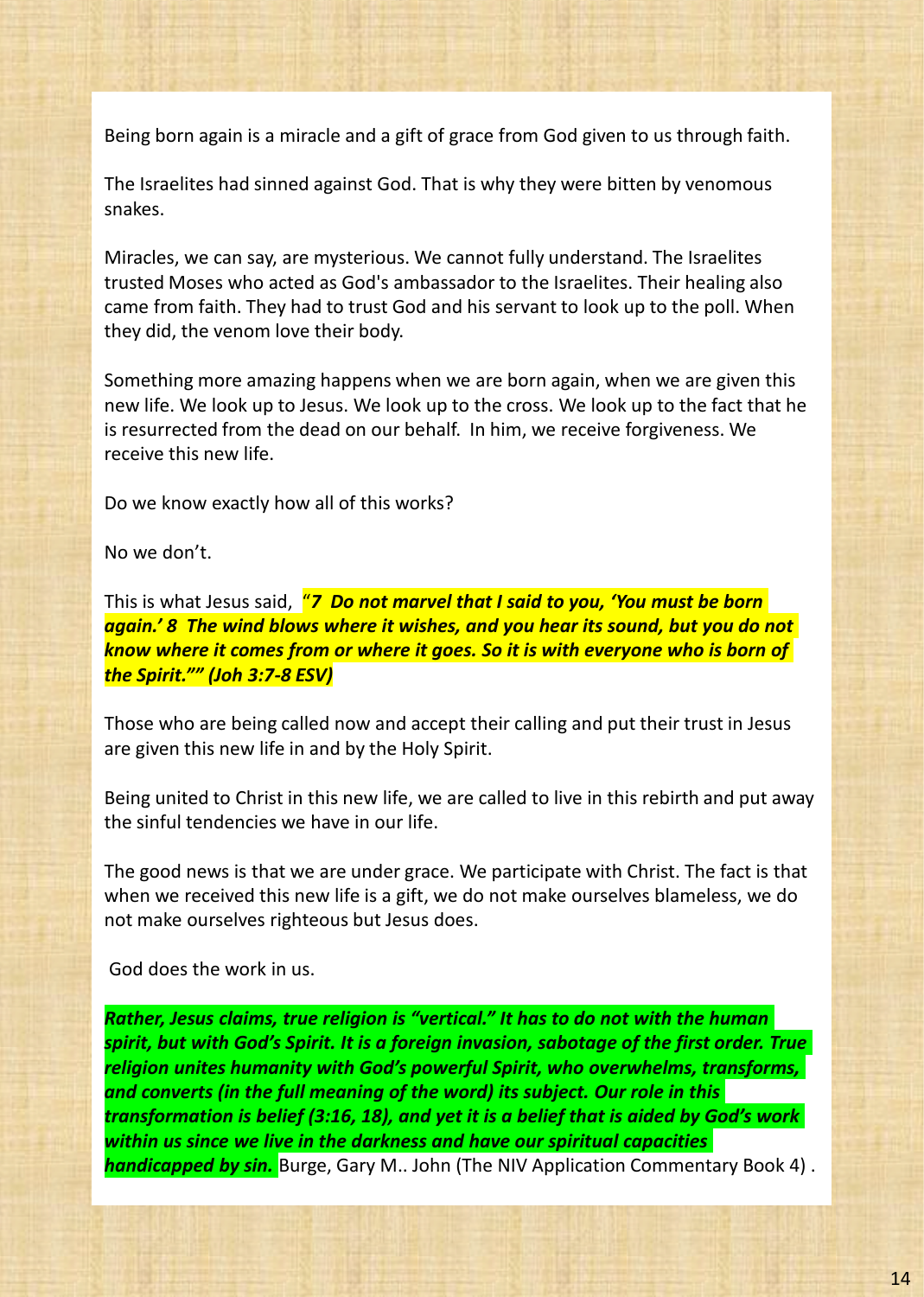Zondervan. Kindle Edition.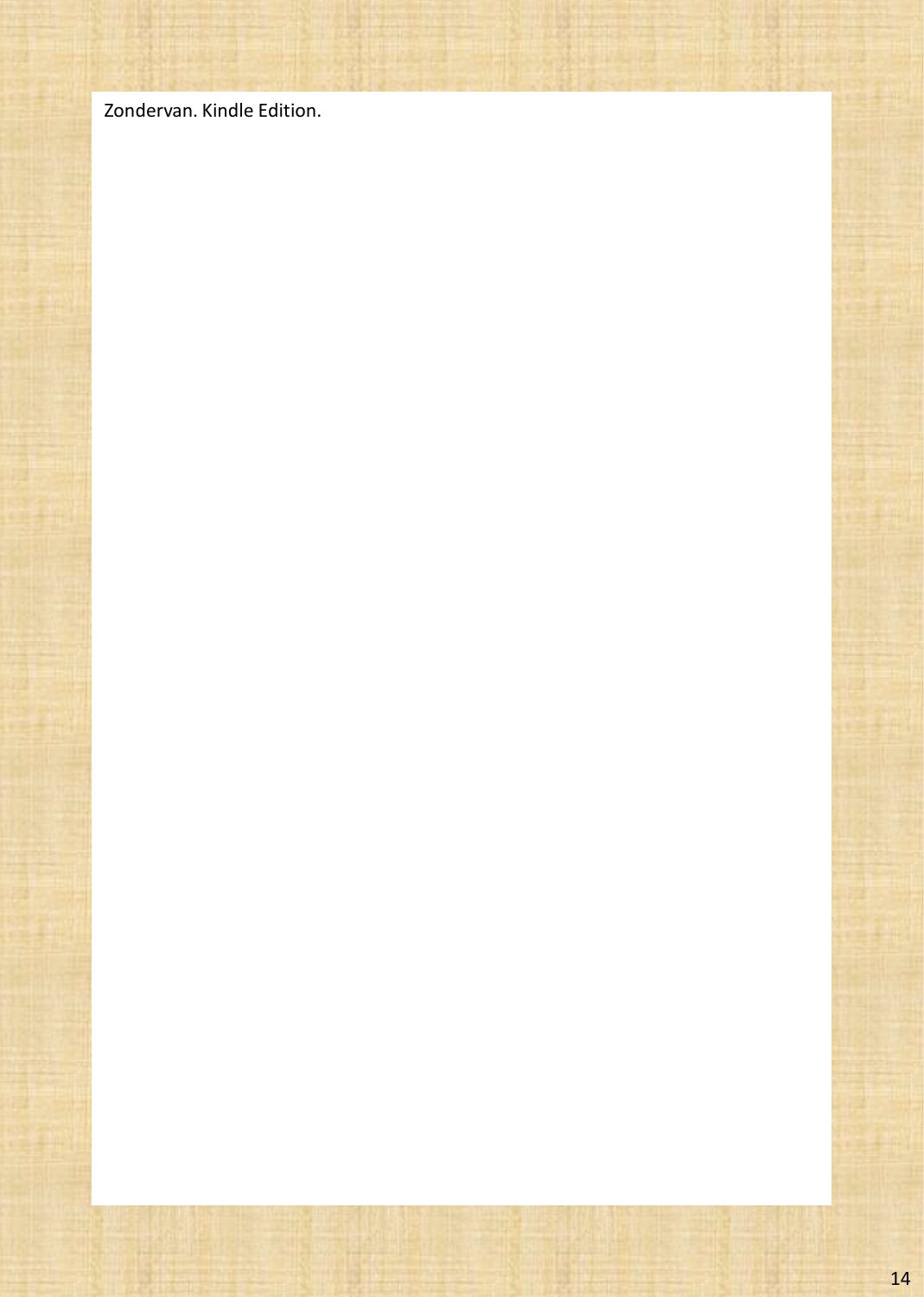# THE CROSS IS GOD'S WORK • The work of Christ is God at work, God saving the world, God extending himself into the condition of our humanity and bringing about reconciliation. • Burge, Gary M.. John (The NIV Application Commentary Book 4) . Zondervan. Kindle Edition. THE SOURCE OF TRUE LIFE

This means that God is completely for us. The work of the cross is the result of God's love for us.

Jesus was not sent to the earth to appease the wrath of God the Father. This is important to understand.

Jesus was never created. He is part of the one God, the Trinity. He is both fully God and fully man in his one nature.

He was sent to the earth by God the Father because we are loved! *"So love the world that he gave his only Son, that whoever believes in him should not perish but have eternal life".*